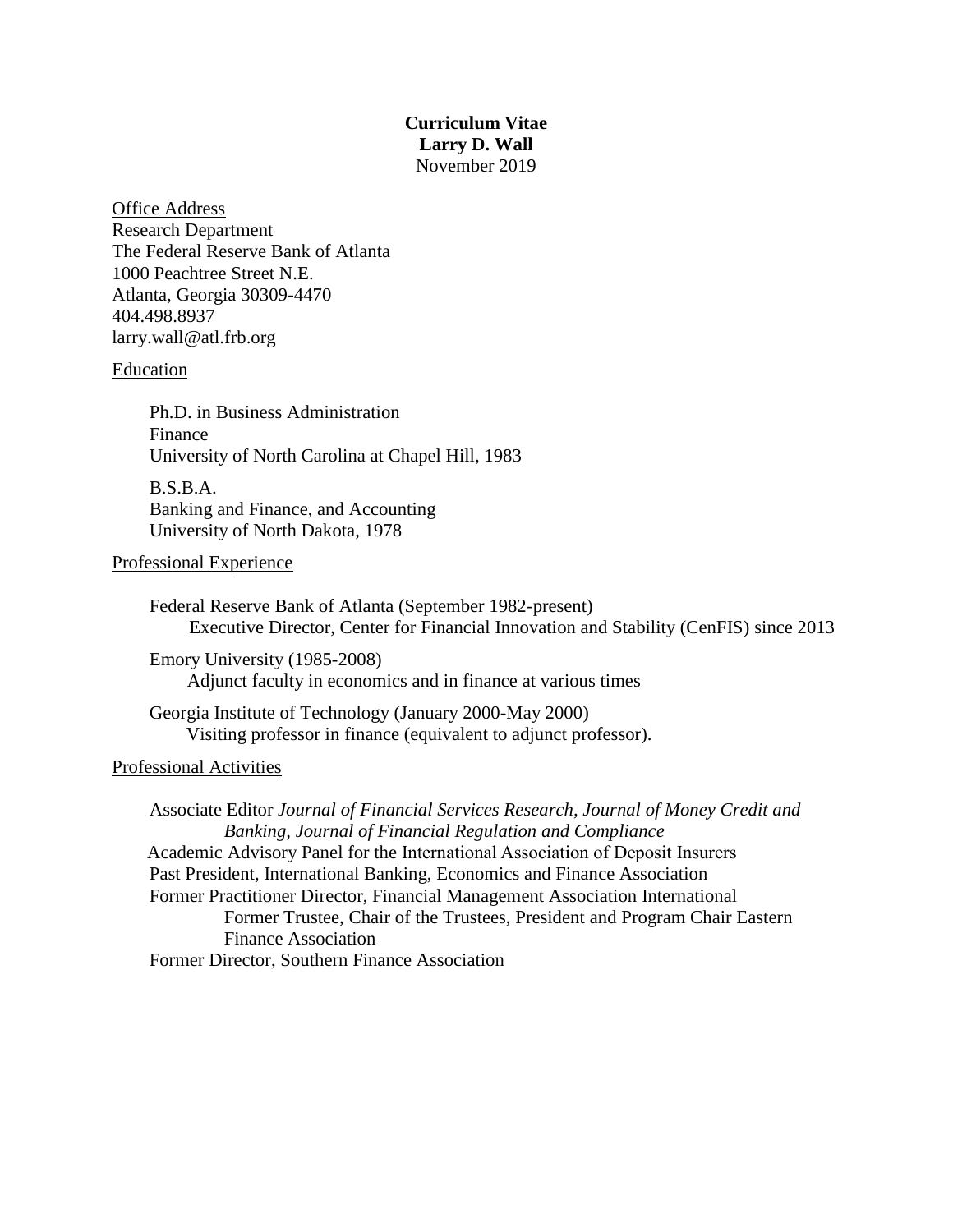### Journal Publications

"Is stricter regulation of incentive compensation the missing piece?", Journal of Banking Regulation (forthcoming).

"Some Financial Regulatory Implications of Artificial Intelligence", *Journal of Economics and Business*, (2018) vol. 100, pp. 55-63.

"Financial stability and resolution of Federal Reserve Goal and implementation conflicts," *Journal of Financial Services Research, (*2018), p. 163-178 (with Robert A Eisenbeis and Simon Kwan)

"Incentive Compensation, Accounting Discretion and Bank Capital", *Journal of Economics and Business* (2018), pp. 119-140 (with Timothy Koch and Dan Waggoner).

"Cross-border banking on the two sides of the Atlantic: Does it have an impact on bank crisis management?", *Journal of Banking Regulation* (2018), pp. 4-17 (with Maria J. Nieto).

"Recent changes in US regulation of large FBOs" *Journal of Financial Regulation and Compliance* (2017), pp. 318-332.

"Stricter Microprudential Supervision Versus Macroprudential Supervision," *Journal of Financial Regulation and Compliance*, (2015), pp. 354-368.

"The adoption of stress testing: why the Basel capital measures were not enough," *Journal of Banking Regulation*, (September 2014), pp. 266-276.

"Measuring capital adequacy: supervisory stress-tests in a Basel world." *Journal of Financial Perspectives* (2014), pp. 85-94.

"The Devil's in the Tail: Residential Mortgage Finance and the U.S. Treasury," *Journal of Applied Finance*. (2013), pp. 61-83 (with W. Scott Frame and Lawrence J. White).

"What do Premiums Paid for Bank M&As Reflect? The Case of the European Union," *Journal of Banking and Finance*, (March 2012), pp. 749-759 (with Jens Hagendorff, Ignacio Hernando and Maria Nieto)

"Debt, Hedging and Human Capital" *Journal of Financial Stability* (June 2010), pp. 55-63 (with Stephen D. Smith).

"Determinants Of Domestic And Cross Border Bank Acquisitions In The European Union" *Journal of Banking and Finance*, (June 2009), pp. 1022-1032. (with Ignacio Hernando and María J. Nieto).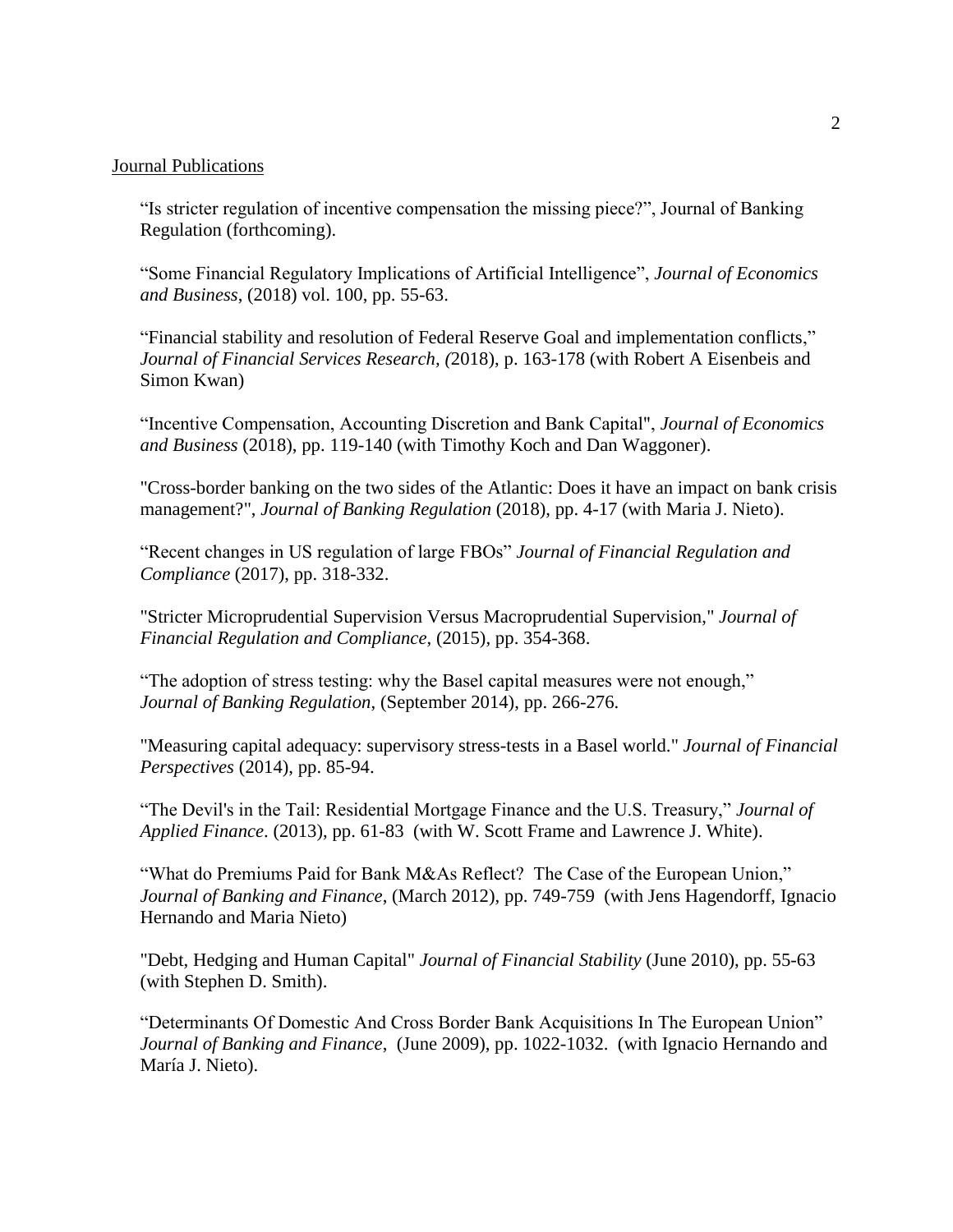"Bank Capital Ratios across Countries: Why Do They Vary?" *Journal of Financial Services Research*, (December 2008): 177-201. (With Elijah Brewer and George Kaufman).

"Multiple safety net regulators and agency problems in the EU: Is Prompt Corrective Action partly the solution?' *Journal of Financial Stability*. (September 2008), pp. 165-304 (With David Mayes and Maria Nieto).

"An Analysis of the Systemic Risks Posed by Fannie Mae and Freddie Mac and An Evaluation of the Policy Options for Reducing Those Risks.**"** *Journal of Financial Services Research* (June 2007), pp. 75-99 (with Robert A. Eisenbeis and W. Scott Frame).

"Preconditions for a successful implementation of supervisors´ Prompt Corrective Action: Is there a case for a banking standard in the EU?" *Journal of Banking Regulation* (2006), pp. 191-220. (with Maria J. Nieto).

"Resolving Large Financial Intermediaries: Banks Versus Housing Enterprises." *Journal of Financial Stability*, (2005), pp. 386-425 (with Robert A. Eisenbeis and W. Scott Frame).

"How should banks account for loan losses." *Journal of Accounting and Public Policy*, (March/April 2005), pp. 81-100 (with George J. Benston).

"Determinants of the Loan Loss Allowance: Some Cross-Country Comparisons." *Financial Review*, (February 2004), pp. 129-152 (with Iftekhar Hasan).

"Measures of the Riskiness of Banking Organizations: Subordinated Debt Yields, Risk-Based Capital, and Examination Ratings." *Journal of Banking and Finance*, (May 2002) pp. 989-1009 (with Douglas D. Evanoff).

"Sub-Debt Yield Spreads as Bank Risk Measures." *Journal of Financial Services Research,* (October 2001) pp. 121-145(with Douglas D. Evanoff).

"Financial Regulatory Structure and the Resolution of Conflicting Goals" *Journal of Financial Services Research*, Sept.-Dec. 1999, v. 16, iss. 2-3, pp. 223-45 (with Robert A. Eisenbeis)*.* Reprinted in *Financial Modernization and Regulation*, edited by Robert A. Eisenbeis, Frederick T. Furlong and Simon Kwan, Kluwer Academic Publishers, 2000.

"Managerial Rents and Regulatory Intervention in Trouble Banks," *Journal of Banking and Finance* 20 (March, 1996) 331-350 (with Thomas H. Noe and Michael J. Rebello).

"Bank Holding Company Capital Targets in the Early 1990s: The Regulators versus the Markets," *Journal of Banking and Finance*, 19 (June 1995) 563-574 (with David R. Peterson).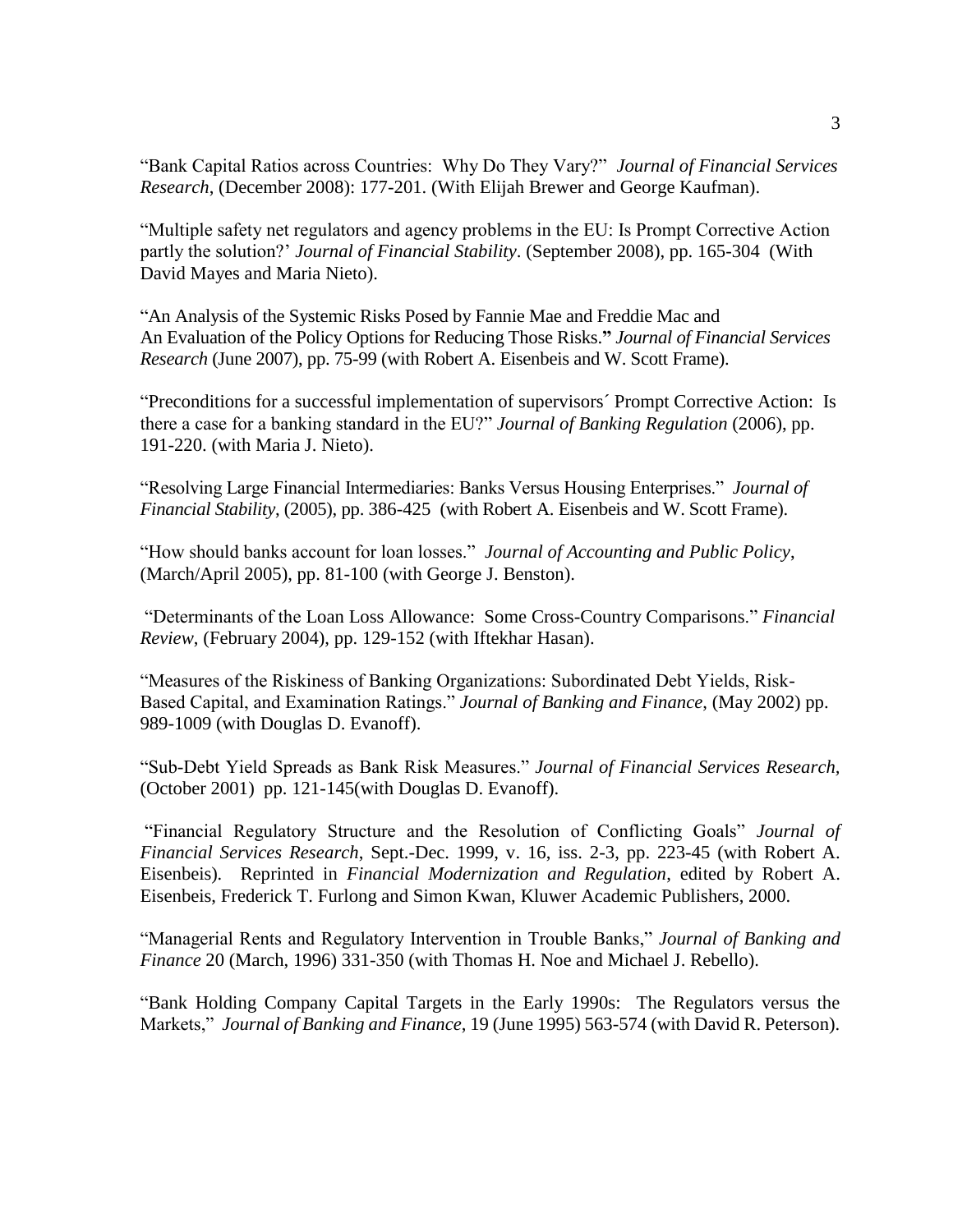"Motivations for Bank Mergers and Acquisitions: Enhancing the Deposit Insurance Put Options Versus Increasing Operating Net Cash Flow," *Journal of Money, Credit and Banking*, 27 (August 1995), 777-788 (with George J. Benston and William Curt Hunter).

"Valuation Effects of New Capital Issues by Large Bank Holding Companies." *Journal of Financial Services Research*, 5 (March 1991), 77-87. (with Pamela P. Peterson).

"The Effect of Continental Illinois' Failure on the Financial Performance of Other Banks." *Journal of Monetary Economics*, 26 (August 1990), 77-99 (with David R. Peterson).

"Financial Determinants of Bank Takeovers: A Note." *Journal of Money Credit and Banking*, 21 (November 1989) 524-536 (with David C. Cheng and Benton E. Gup).

"Alternative Explanations of Interest Rate Swaps: A Theoretical and Empirical Analysis." *Financial Management*, 18 (Summer 1989) 59-73. (with John J. Pringle).

"Interest Rate Swaps in an Agency Theoretic Model with Uncertain Interest Rates." *Journal of Banking and Finance*, 13 (May 1989) 261-270.

"'Callable Bonds: A Risk-Reducing Signalling Mechanism': A Comment." *Journal of Finance*, (September 1988) 1057-1065.

"Capital Changes at Large Affiliated Banks." *Journal of Financial Services Research*, 1 (June 1988) 253-275 (with David R. Peterson).

"The Effect of Capital Adequacy Guidelines on Large Bank Holding Companies." *Journal of Banking and Finance*, 11 (December 1987) 581-600 (with David R. Peterson).

"Has Bank Holding Companies' Diversification Affected Their Risk of Failure." *Journal of Economics and Business*, 39 (November 1987) 313-326.

"Why Are Some Banks More Profitable Than Others?" *Journal of Bank Research*, 15 (Winter 1985) 240-256.

### **Other Publications**

" Technological Change and Financial Innovation in Banking: Some Implications For FinTech," Forthcoming in The Oxford Handbook of Banking 3e (with W. Scott Frame and Lawrence White).

"U.S. Bank Resolution Mechanics" Policy Research Meeting on Financial Markets and Institutions: Proceedings of the Conference in Memory of Andrea Generale. Banca D'Italia, 2019.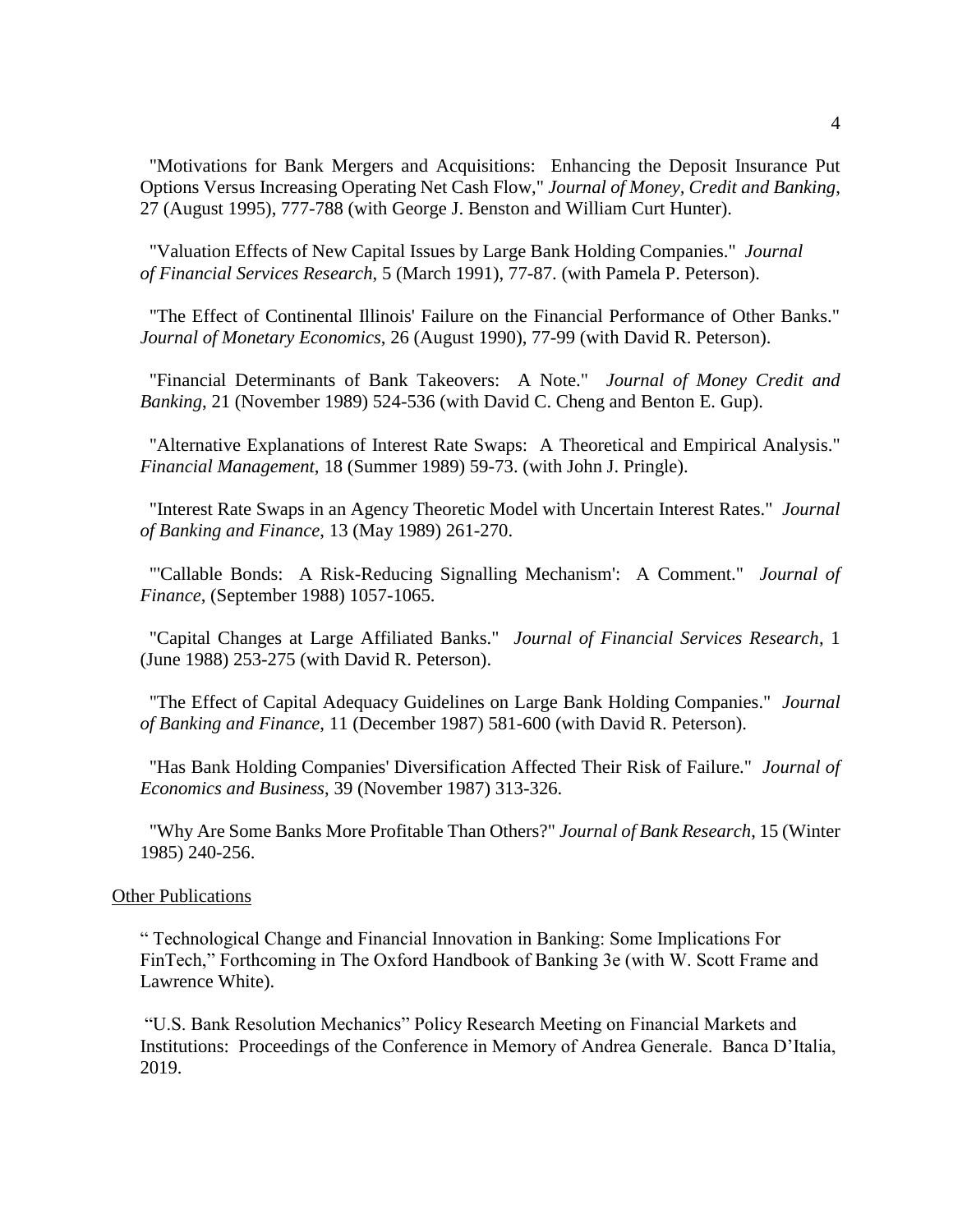"The Roles of Big Data and Machine Learning in Bank Supervision" *Banking Perspectives*, (The ClearingHouse) (Q1 2018), (with Julapa Jagtiani and Todd Vermilyea)

"Post-Crisis changes in U.S. bank prudential regulation," *Preparing for the Next Financial Crisis*, edited by Esa Jokivuolle and Radu Tunaru, 2017 (Cambridge University Press): pp. 37-53.

"Central banking for financial stability: Some lessons from the recent instability in the US and euro area." *Public Policy Review*, Policy Research Institute, Ministry of Finance Japan 8 (August 2012) 247-279.

"Cross-border Banking and Regulation and Supervision, Crisis Resolution" for the *Encyclopedia of Financial Globalization*, (2012) edited by Gerard Caprio, and with Thorsten Beck, Charles Calomiris, Takeo Hoshi, Peter Montiel, and Garry Schinasi as Associate Editors.

"Enlisting Macroprudential and Market Regulatory Structures To Strengthen Prudential Supervision" in *Implications of the Global Financial Crisis for Financial Reform and Regulation in Asia* edited by Masahiro Kawai, David G. Mayes, and Peter J. Morgan. Edward Elgar (2012), 50-68.

"Creating an EU Level Supervisor for Cross-Border Banking Groups: Issues raised by the US experience with dual banking", *Managing Risk in the Financial System*, edited by John Raymond LaBrosse, Rodrigo Olivares-Caminal and Dalvinder Singh (2011), 333-348. (Coauthored with Maria Nieto and David Mayes)

"Prudential Discipline for Financial Firms: Micro, Macro and Market" ADBI Working Paper Series No. 176, December 2009.

"The Final Frontier: The Integration of Banking and Commerce: Part II – Risk and Return Using Efficient Portfolio Analysis" *Economic Review* Federal Reserve Bank of Atlanta, (Second Quarter 2008) (with Alan K. Reichert and Hsin-Yu Liang).

"The Final Frontier: The Integration of Banking and Commerce: Part 1: The likely outcome of eliminating the barrier**"** *Economic Review* Federal Reserve Bank of Atlanta, (First Quarter 2008) (with Alan K. Reichert and Hsin-Yu Liang).

"The Integration of Banking and Commerce in the U.S.: A Portfolio Modeling Approach" Perspectives on Economics, Selected Proceeding of the Third International Conference on Business, Management, and Ecoomics, Yasar University, Turkey, Vol. 1, December 2007. (with Alan K. Reichert and Hsin-Yu Liang).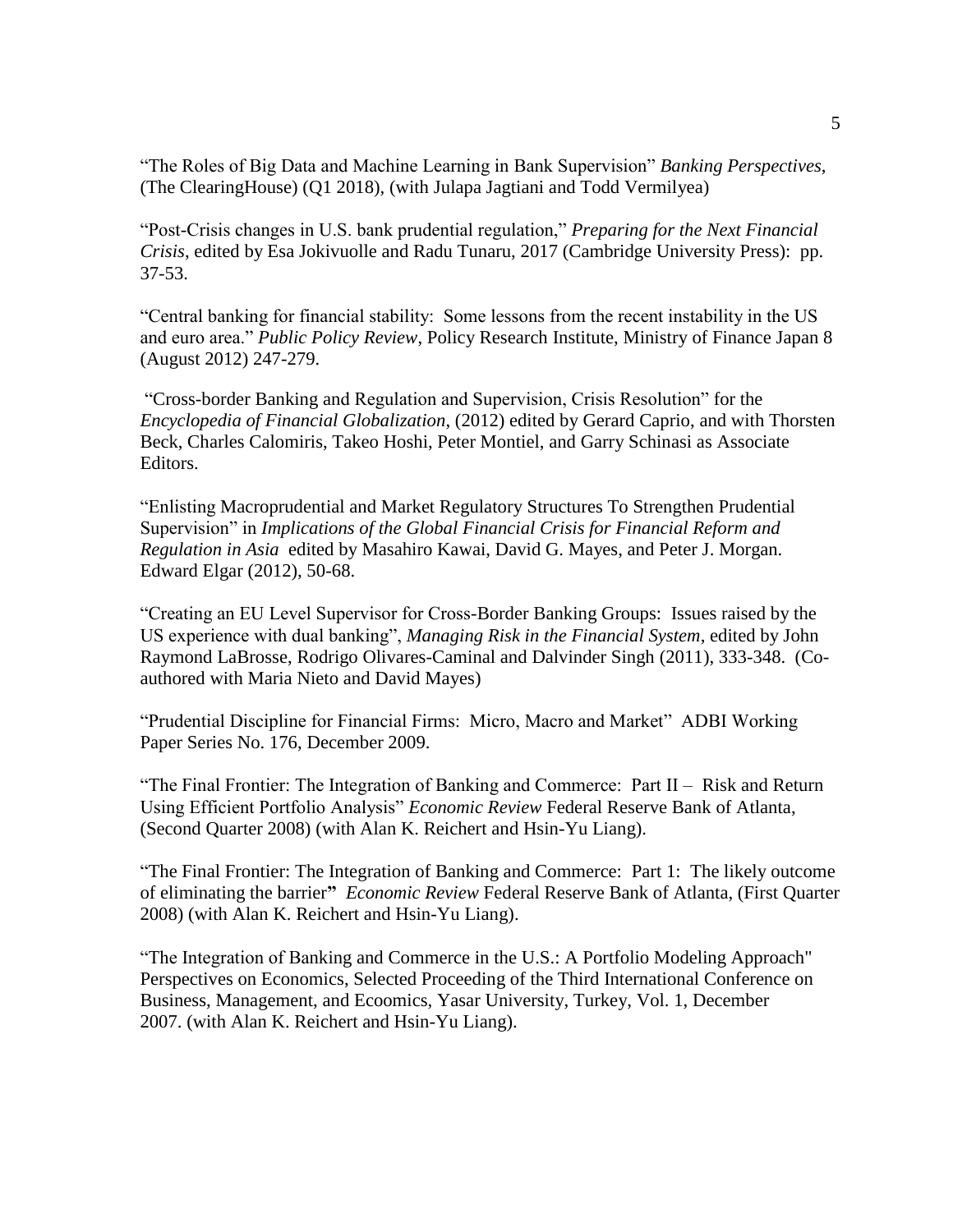"Prompt Corrective Action: Is There a Case for an International Banking Standard?" *International Financial Instability: Global Banking and National Regulation*, edited by Douglas D Evanoff, George G Kaufman, and John R LaBrosse (October 2007): . This book is volume 2 of World Scientific Studies in International Economics. (With Maria Nieto).

"On Investing in the Equity of Small Firms." *Journal of Small Business Management* (January 2007) 89-93.

"How Should Banks Account for Loan Losses?" *Economic Review*, Federal Reserve Bank of Atlanta, (Fourth Quarter 2005) 19–38 (with George Benston).

"Comment on Carter, McNulty, and Verbrugge" *Journal of Financial Services Research* (April-June 2004).

"Symposium on Financial Institutions." *Financial Review*, (February 2004), pp. 1-11.

"The Major Supervisory Initiatives Post-FCICIA: Are They Based on the Goals of PCA? Should They Be?"(2002) *Prompt Corrective Action in Banking: 10 Years Later* edited by George Kaufman, 109-142 (with Robert A. Eisenbeis). This book is volume 14 of Research in Financial Services: Private and Public Policy published by JAI.

"Subordinated Debt and Prompt Corrective Regulatory Action"(2002) *Prompt Corrective Action in Banking: 10 Years Later* edited by George Kaufman, 53-119 (with Douglas D. Evanoff). This book is volume 14 of Research in Financial Services: Private and Public Policy published by JAI.

"Reforming Deposit Insurance and FDICIA." *Economic Review*, Federal Reserve Bank of Atlanta, (First Quarter 2002) 1-16 (with Robert A. Eisenbeis).

"Financing Housing through Government-Sponsored Enterprises." *Economic Review*, Federal Reserve Bank of Atlanta, (First Quarter 2002) 29-43 (with W. Scott Frame).

"Fannie Mae's and Freddie Mac's Voluntary Initiatives: Lessons from Banking." *Economic Review*, Federal Reserve Bank of Atlanta, (First Quarter 2002) 45-59 (with W. Scott Frame).

"Discussion" in *The Role of Credit Reporting Systems in the International Economy* edited by Richard M. Levich. Kluwer Academic Publishers, 2002, 213-220.

"Reforming Bank Capital Regulation: Using Subordinated Debt to Enhance Market and Supervisory Discipline," *Contemporary Economic Policy,* (October 2001) 444-453 (with Douglas D. Evanoff).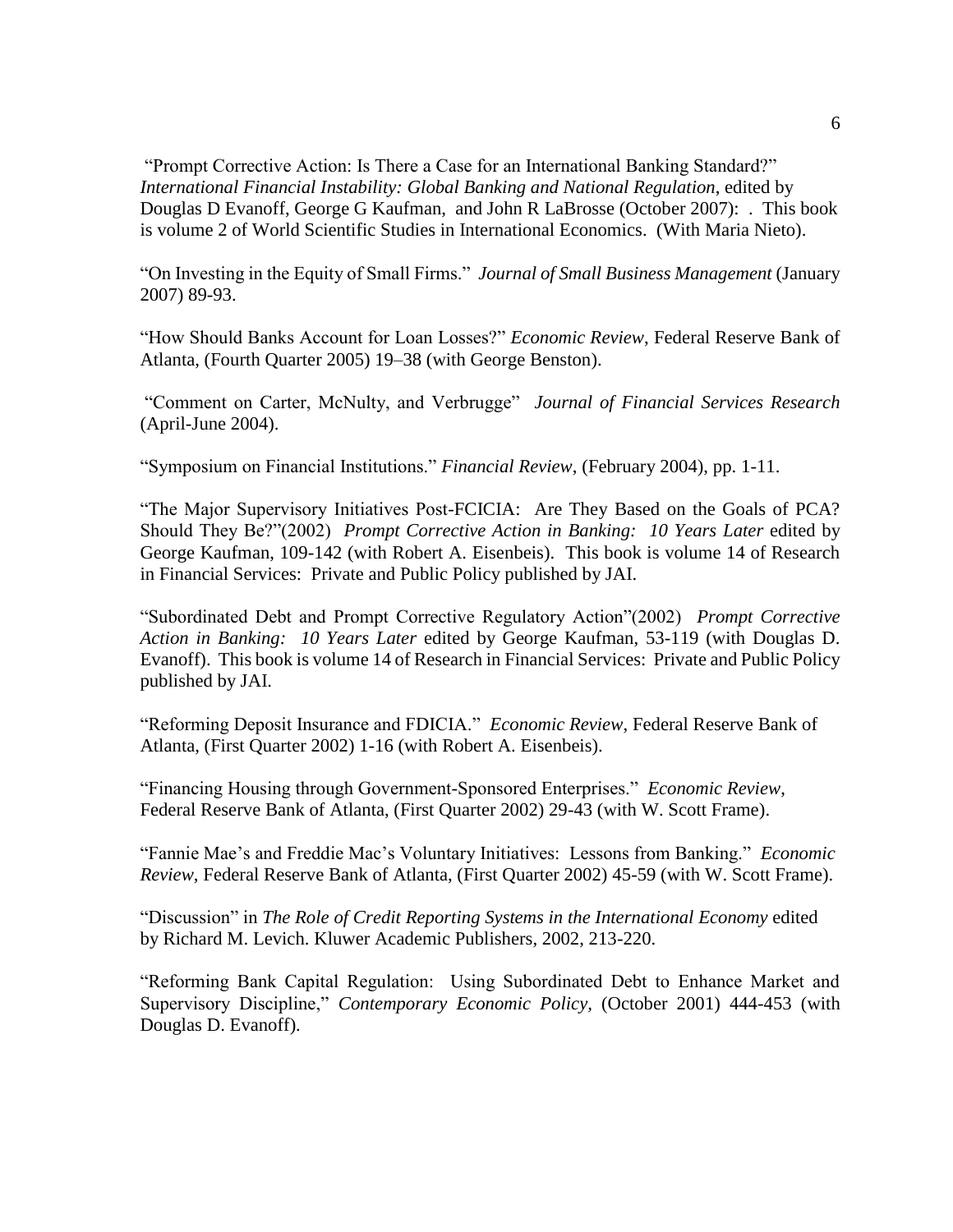"Subordinated Debt and Bank Capital Reform" (2000). *Bank Fragility and Regulation: Evidence from Different Countries*, edited by George Kaufman, 53-119 (with Douglas D. Evanoff). This book is volume 12 of Research in Financial Services: Private and Public Policy published by JAI.

"The Potential for Portfolio Diversification in Financial Services." *Economic Review*, Federal Reserve Bank of Atlanta, (Third Quarter 2000) 35-51 (with Alan K. Reichert).

"Discussion." *North American Actuarial Journal* 4 (July 2000) 130-138.

"Subordinated debt as bank capital: A proposal for regulatory reform." *Economic Perspectives*, Federal Reserve Bank of Chicago, (Second Quarter 2000) (with Douglas D. Evanoff).

"Bank Loan-Loss Accounting: A Review of Theoretical and Empirical Evidence" *Economic Review*, Federal Reserve Bank of Atlanta, (Second Quarter 2000) 1-19 (with Timothy W. Koch).

"The Impact of a Dealer's Failure on OTC Derivatives Market Liquidity During Volatile Periods." *Research in Banking and Finance*: *Volume 1* edited by Iftekhar Hasan and William C. Hunter (2000) 177-198 (with Ellis Tallman and Peter Abken).

"Supervisory Goals and Subordinated Debt." *The New Financial Architecture: Banking Regulation in the 21st Century* edited by Benton Gup (2000) 145-162.

"Using Subordinated Debt as an Instrument of Market Discipline," *Board of Governors of the Federal Reserve Syste*m, *Washingto*n, Staff Study, No.172, (December 1999). (with Myron Kwast et al.)

"The Choice of Capital Instruments." *Economic Review*, Federal Reserve Bank of Atlanta, (Second Quarter 1998) 4-17 (with Pamela P. Peterson).

"Taking Note of the Deposit Insurance Fund: A Plan for the FDIC to Issue Capital Notes." *Economic Review*, Federal Reserve Bank of Atlanta, (First Quarter 1997) 14-30.

"Banks' Responses to Binding Regulatory Capital Requirements." *Economic Review*, Federal Reserve Bank of Atlanta, (March/April 1996) (with Pamela P. Peterson).

"Some Lessons from Basic Finance for Effective Socially Responsible Investing." *Economic Review*, Federal Reserve Bank of Atlanta, (January/February 1995) 1-12.

"Some Lessons from Finance for State and Local Government Development Programs." *Economic Review*, Federal Reserve Bank of Atlanta, (January/February 1994) 1-10 (with Sheila L. Tschinkel).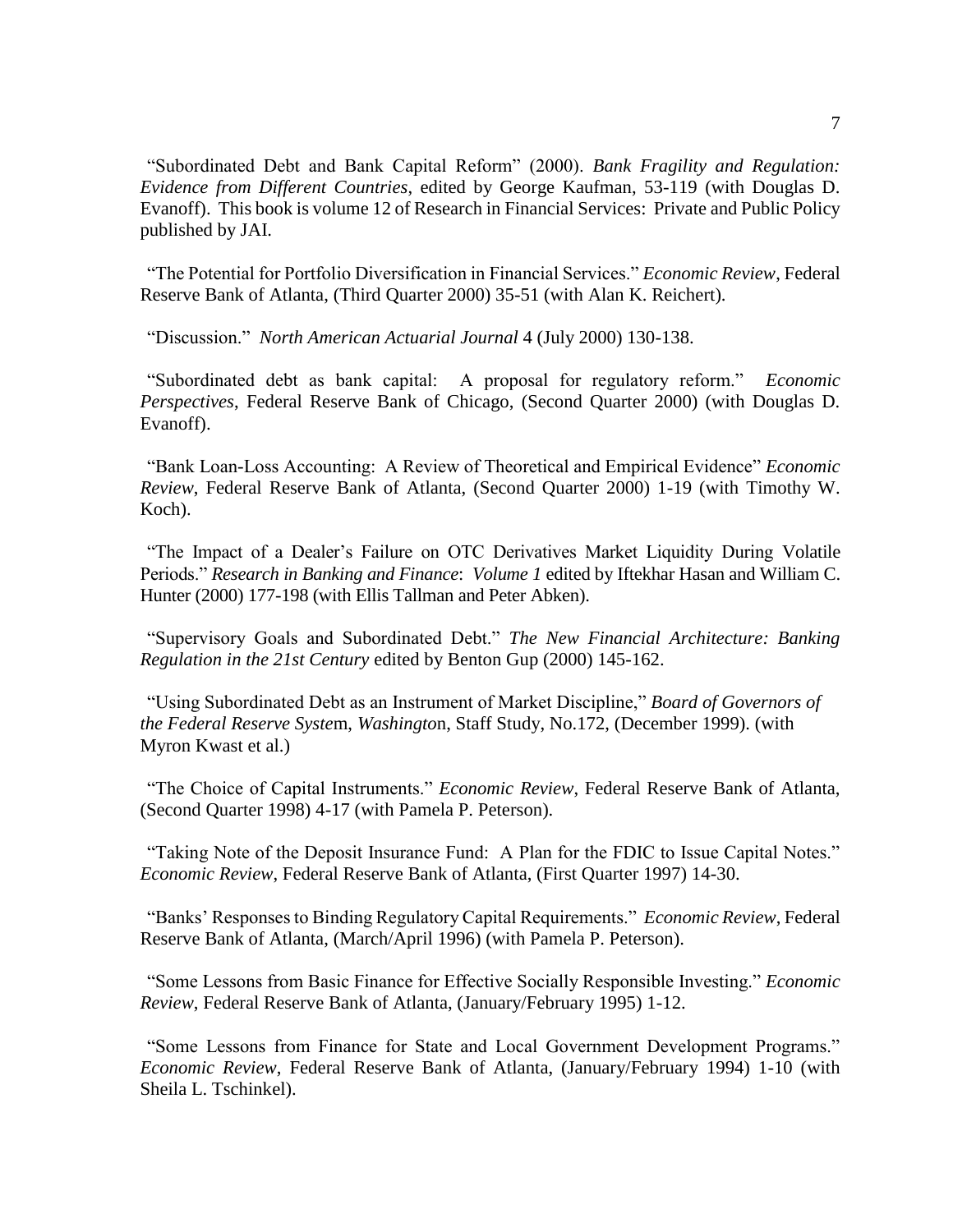"Deregulation and the Opportunities for Commercial Bank Diversification." *Economic Review*, Federal Reserve Bank of Atlanta, (September/October 1993) 1-25 (with Alan K. Reichert and Sunil Mohanty). Reprinted in *Readings in Financial Institutions and Markets*, Eighth Edition. Edited by Peter S. Rose.

"Book Review of *The Swaps Market,***"** *Journal of Finance*, (December 1993) 2038-2041.

" 'Too-Big-To-Fail' After FDICIA." *Economic Review*, Federal Reserve Bank of Atlanta, (January/February 1993) 1-14. Reprinted in *Readings in Financial Institutions and Markets*, Seventh Edition. Edited by Peter S. Rose, forthcoming. Reprinted in *Economic Review*, Federal Reserve Bank of Atlanta (2010, number 1).

"Interest Rate Swaps." *The New Palgrave Dictionary of Money and Finance*, edited by Peter Newman, Murray Milgate and John Eatwell, (1992), vol. 2, 445-556.

"Government Deposit Insurance: Problems and Prospects." *Emerging Challenges for the International Financial Services Industry*, (1992), 157-176, edited by James Barth and Phillip Bartholomew.

"Financial Panics, Bank Failures and the Role of Regulatory Policy." *Economic Review*, Federal Reserve Bank of Atlanta, (January/February 1992) 1-11 (with Stephen D. Smith). Reprinted in *The Financial Institutions and Markets Reader*, Second Edition. Edited by Robert W. Kolb. Kolb Publishing Company, 1993.

"Recourse Risk in Asset Sales." *Economic Review*, Federal Reserve Bank of Atlanta, (September/October 1991) 1-13. Reprinted in *Readings on Financial Institutions and Markets*. Edited by Peter S. Rose. Richard D. Irwin, Inc, 1993.

"Capital Requirements for Interest Rate and Foreign-Exchange Hedges." *Economic Review*, Federal Reserve Bank of Atlanta, (May/June 1990) 14-28 (with John J. Pringle and James E. McNulty).

"Interest Rate Swap Credit Exposure and Capital Requirements." *Interest Rate and Currency Swaps*, edited by Carl Beidleman, Dow Jones-Irwin, (1991) 407-429 (with John J. Pringle and James E. McNulty).

"Book Review of *The Separation of Commercial and Investment Banking: The Glass-Steagal Act Revisited and Reconsidered*." *Economic Review*, Federal Reserve Bank of Atlanta, (March/Aril 1990) 41-49.

"Bank Merger Motivations: A Review of the Evidence and An Examination of Key Target Bank Characteristics." *Economic Review*, Federal Reserve Bank of Atlanta, (September/October 1989) 2-19 (with William C. Hunter).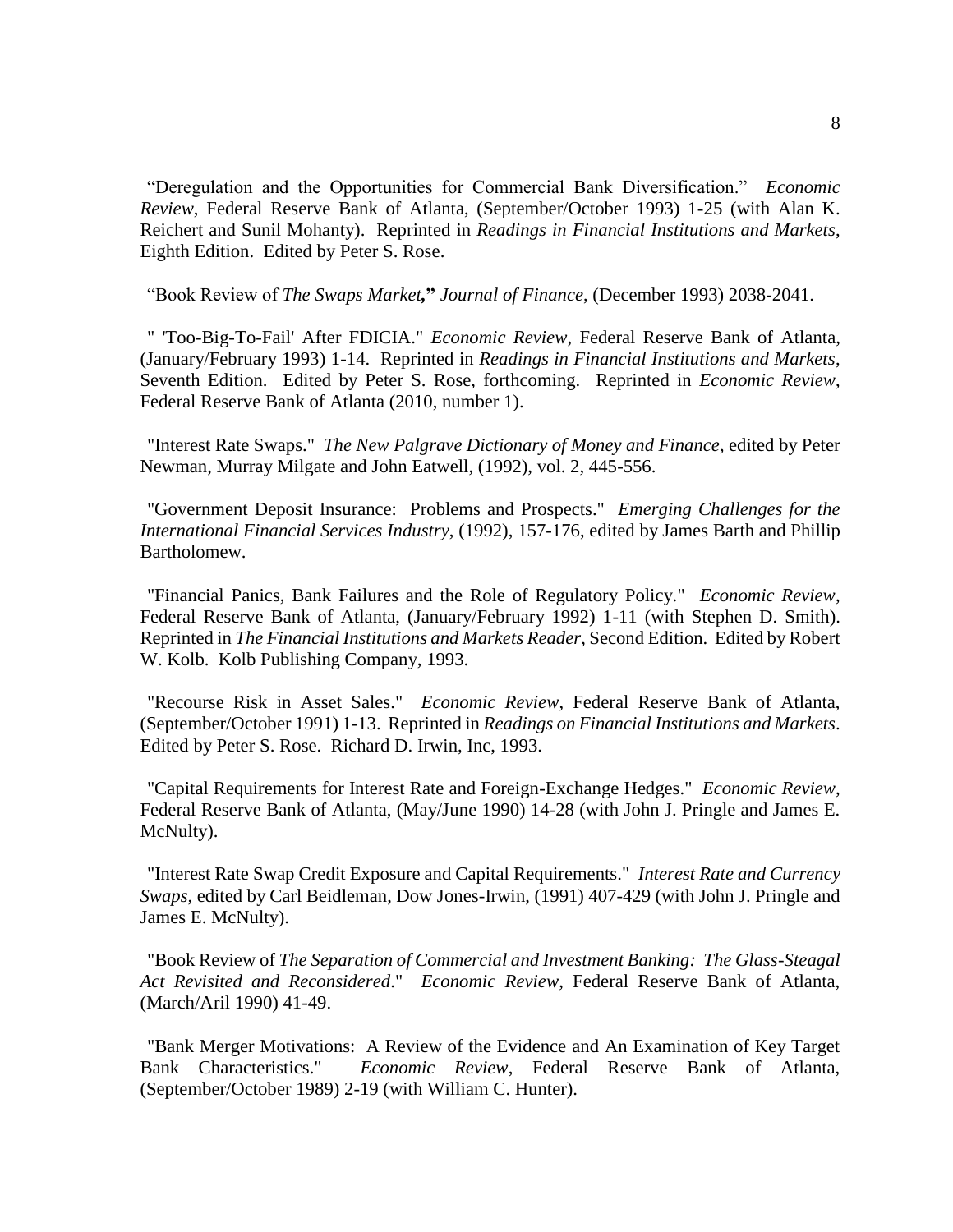"A Puttable Subordinated Debt Plan for Reducing Future Deposit Insurance Losses." *Economic Review*, Federal Reserve Bank of Atlanta, (July/August 1989) 2-17.

"Regional Differences in Bank Merger Pricing." *Bank Mergers: Current Issues and Perspectives*, (1989) 69-86 (with Benton E. Gup, David C. Cheng and Kartono Liano).

"Market Valuation Effects of Bank Acquisitions." *Bank Mergers: Current Issues and Perspectives*, (1989) 107-120 (with Benton E. Gup).

"Capital Requirements for Banks: A Look at the 1981 and 1988 Standards." *Economic Review*, Federal Reserve Bank of Atlanta, (March/April 1989) 14-29.

"Interest Rate Swaps: A Review of the Issues." *Economic Review*, Federal Reserve Bank of Atlanta, (November/December 1988) 22-40. Reprinted in *The Handbook of Financial Engineering: New Financial Product Innovations, Applications and Analyses*. Edited by Clifford W. Smith Jr. and Charles W. Smithson. Harper & Row, 1990. Also reprinted in *Readings on Financial Institutions and Markets*. Edited by Donald Fraser and Peter S. Rose. Richard D. Irwin Inc., 1990. Also reprinted in *The Commercial Bank Management Reader*. Edited by Robert W. Kolb. Kolb Publishing Company, 1992. Also reprinted in *The Financial Derivatives Reader*. Edited by Robert W. Kolb. Kolb Publishing Company, 1992.

"Leverage Ratios of Domestic Nonfinancial Corporations." *Economic Review*, Federal Reserve Bank of Atlanta, (May/June 1988) 12-29.

Larry D. Wall, 1988. "F.Y.I. commercial bank profitability: still weak in 1987," Economic Review, Federal Reserve Bank of Atlanta, issue Jul, pages 28-42.

"Commercial Bank Profitability: Some Disturbing Trends." *Economic Review*, Federal Reserve Bank of Atlanta, 72 (March/April 1987) 24-36.

"Nonbank Activities and Risk." *Economic Review*, Federal Reserve Bank of Atlanta, 71 (October 1986) 19-34.

"Profits in '85: Large Banks Gain While Others Continue to Lag." *Economic Review*, Federal Reserve Bank of Atlanta, 71 (August/September 1986).

"Regulation of Banks' Equity Capital." *Economic Review*, Federal Reserve Bank of Atlanta, 70 (November 1985) 4-18. Reprinted in *Current Readings on Money, Banking and Financial Markets: 1987 Edition*. Edited by James A. Wilcox. Little, Brown and Company, 1987.

"Profitability: SE Banks Fare Better Than Most." *Economic Review*, Federal Reserve Bank of Atlanta, 70 (June/July 1985) 18-29.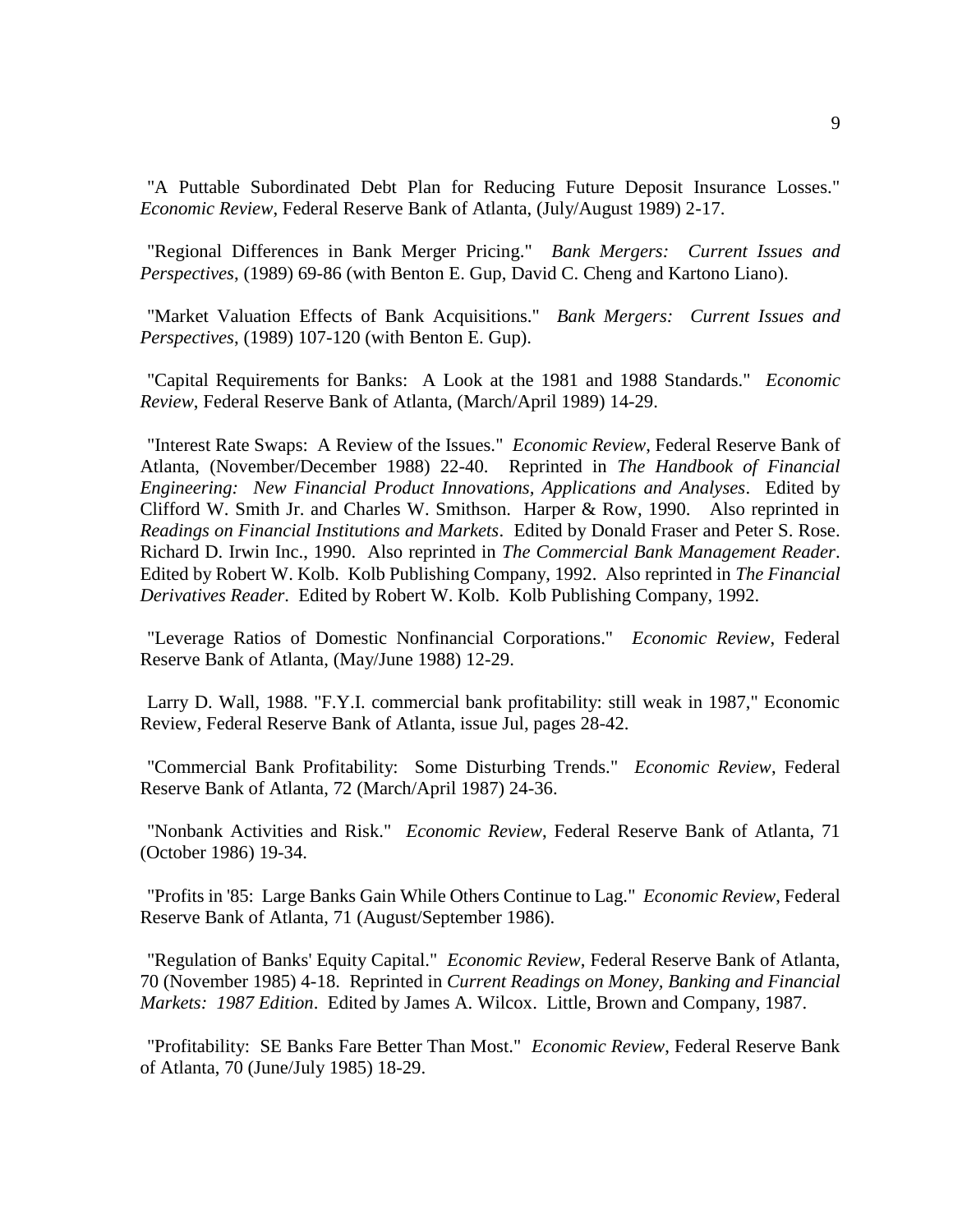"Affiliated Bank Capital." *Economic Review*, Federal Reserve Bank of Atlanta, 70 (April 1985) 12-19.

"Money Market Account Competition." *Economic Review*, Federal Reserve Bank of Atlanta, 69 (December 1984) 4-14. (With Harold D. Ford.)

"Insulating Banks from Nonbank Affiliates." *Economic Review*, Federal Reserve Bank of Atlanta, 69 (September 1984) 18-28.

"Commercial Bank Profitability in 1983." *Economic Review*, Federal Reserve Bank of Atlanta, 69 (June 1984) 18-29.

"Risk Considerations in Deregulating Bank Activities." *Economic Review*, Federal Reserve Bank of Atlanta, 69 (May 1984) 6-19 (with Robert A. Eisenbeis). Reprinted in *Financial Institutions and Markets in a Changing World* edited by Donald R. Fraser and Peter S. Rose. Business Publications, Inc.

"Deposit Insurance Reform: An Analysis of the Insuring Agencies Proposals." *Economic Review*, Federal Reserve Bank of Atlanta, 69 (March 1984) 26-39. Reprinted in *Dynamics of Banking*, edited by Thomas M. Havrilesky, Robert Schweitzer and John T. Boorman. Arlington Heights, Illinois: Harlan Davidson, Inc., 1985.

"The Future of Deposit Insurance: The Insuring Agencies Proposals." *Economic Review*, Federal Reserve Bank of Atlanta, 69 (January 1984) 43-57. Translated into German and reprinted in *Kredit und Kapital* (1985) 114-139.

"Why Are Some Banks More Profitable? A Statistical Cost Analysis." *Economic Review*, Federal Reserve Bank of Atlanta, 68 (October 1983) 44-51. Reprinted in *The Examiner*, Official Publication of the Society of Financial Examiners, Summer 1984.

"Commercial Bank Profits: Southeastern Banks Fare Well." *Economic Review*, Federal Reserve Bank of Atlanta, 68 (July 1983) 22-35.

"Will Bank Capital Adequacy Restrictions Slow the Development of Interstate Banking?" *Economic Review*, Federal Reserve Bank of Atlanta, 68 (May 1983) 46-54.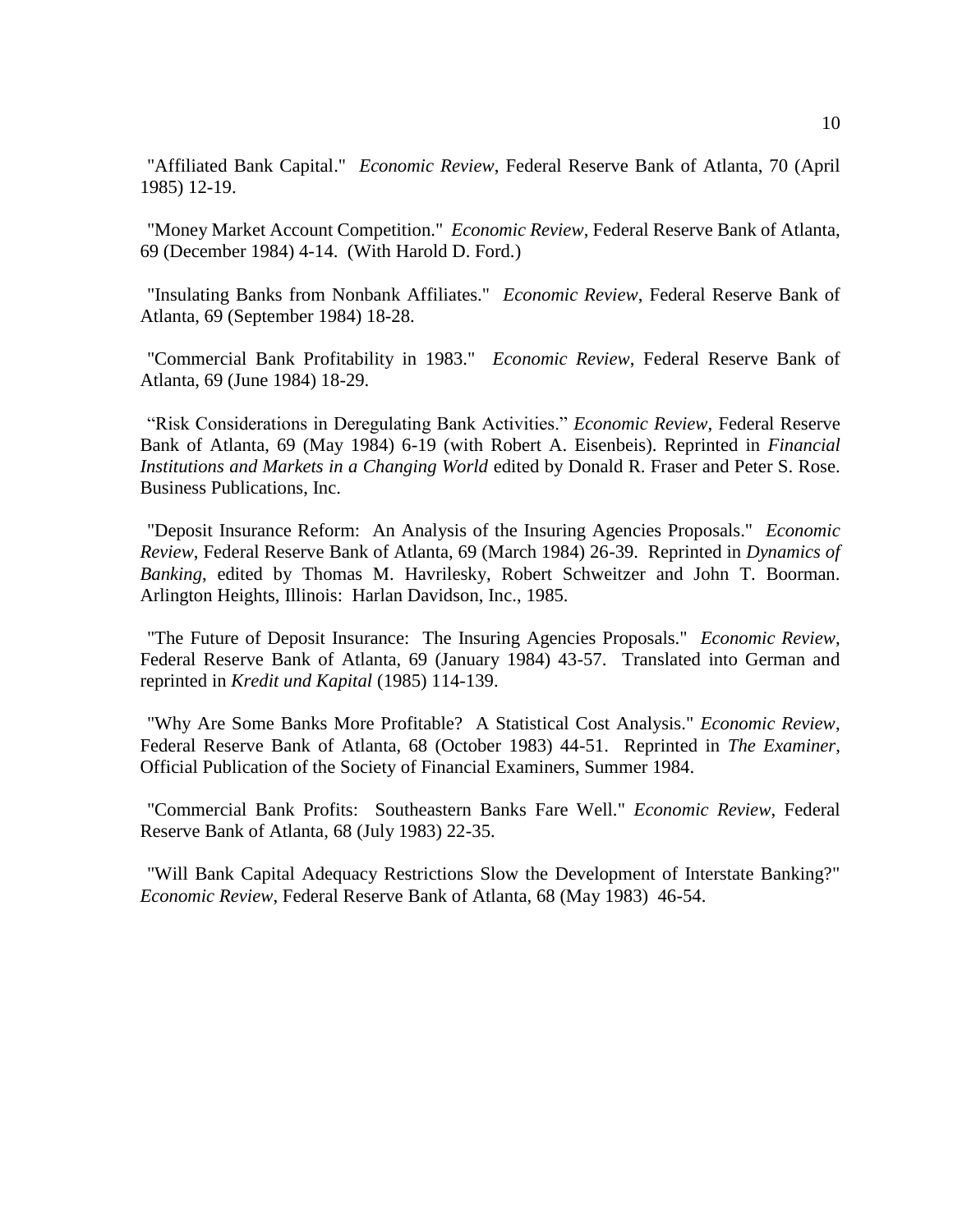#### *Notes from the Vault* -- A monthly essay from CenFIS

[Procyclicality: CECL versus Incurred Loss Model](https://www.frbatlanta.org/cenfis/publications/notesfromthevault/10-procyclicality-cecl-versus-incurred-loss-model-2019-10-31.aspx) (October 2019)

[Trusted Third Parties](https://www.frbatlanta.org/cenfis/publications/notesfromthevault/08-trusted-third-parties-2019-08-28.aspx) (August 2019)

[Mapping the Financial Frontier](https://www.frbatlanta.org/cenfis/publications/notesfromthevault/06-mapping-the-financial-frontier-2019-06-24.aspx) (June 2019)

[Fractional Reserve Cryptocurrency Banks](https://www.frbatlanta.org/cenfis/publications/notesfromthevault/04-fractional-reserve-cryptocurrency-banks-2019-04-25.aspx) (April 2019)

[Tech-Driven Financial Innovation in Banking](https://www.frbatlanta.org/cenfis/publications/notesfromthevault/01-tech-driven-financial-innovation-in-banking-2019-01-22.aspx) (January 2019) with

W. Scott Frame, and Lawrence J. White

[Financial Stability Implications of New Technology](https://www.frbatlanta.org/cenfis/publications/notesfromthevault/11-financial-stability-implications-of-new-technology-2018-11-29.aspx) (November 2018)

[Consumer Credit, Blockchains, and Machine Learning](https://www.frbatlanta.org/cenfis/publications/notesfromthevault/10-consumer-credit-blockchains-and-machine-learning-2018-10-31.aspx) (October 2018)

[Blockchain Challenges and Governance](https://www.frbatlanta.org/cenfis/publications/notesfromthevault/07-blockchain-challenges-and-governance-2018-07-30.aspx) (July 2018)

[Some Blockchain Challenges](https://www.frbatlanta.org/cenfis/publications/notesfromthevault/06-some-blockchain-challenges-2018-06-27.aspx) (June 2018)

[Machines Learning Finance](https://www.frbatlanta.org/cenfis/publications/notesfromthevault/05-machines-learning-finance-2018-05-31.aspx) (May 2018)

[The Initial Coin Offerings Market \(Part 2\)](https://www.frbatlanta.org/cenfis/publications/notesfromthevault/04-the-initial-coin-offerings-market-part-2-2018-04-20.aspx) (April 2018)

[The Initial Coin Offerings Market](https://www.frbatlanta.org/cenfis/publications/notesfromthevault/03-the-initial-coin-offerings-market-2018-03-09.aspx) (March 2018)

[Financial Regulation: Fit for the Future?](https://www.frbatlanta.org/cenfis/publications/notesfromthevault/12-financial-regulation-fit-for-the-future-2017-12-21.aspx) (December 2017)

[Enhanced Safety: the EU's Data Protection Rules](https://www.frbatlanta.org/cenfis/publications/notesfromthevault/10-enhanced-safety-the-eu-s-data-protection-rules-2017-10-30.aspx) (October 2017) with Steven Zitzer

[Government Debt Subsidies and Financial Stability](https://www.frbatlanta.org/cenfis/publications/notesfromthevault/09-government-debt-subsidies-and-financial-stability-2017-09-28.aspx) (September 2017)

[Fintech and Financial Inclusion](https://www.frbatlanta.org/cenfis/publications/notesfromthevault/08-fintech-and-financial-inclusion-2017-08-30.aspx) (August 2017)

[Congressional Control over the Banking Agencies'](https://www.frbatlanta.org/cenfis/publications/notesfromthevault/07-congressional-control-over-the-banking-agencies-budgets-2017-07-31.aspx) Budgets (July 2017)

[The Evolving Financial Supermarket](https://www.frbatlanta.org/cenfis/publications/notesfromthevault/06-the-evolving-financial-supermarket-2017-06-22.aspx) (June 2017)

[Managing Global Financial Risks](https://www.frbatlanta.org/cenfis/publications/notesfromthevault/05-managing-global-financial-risks-2017-05-30.aspx) (May 2017)

[Interest on Reserves](https://www.frbatlanta.org/cenfis/publications/notesfromthevault/02-interest-on-reserves-2017-02-27.aspx) (February 2017)

[The Revolving Door](https://www.frbatlanta.org/cenfis/publications/notesfromthevault/01-the-revolving-door-2017-01-30.aspx) (January 2017)

[The Impact of Extraordinary Policy on Intermediaries](https://www.frbatlanta.org/cenfis/publications/notesfromthevault/12-the-impact-of-extraordinary-policy-on-intermediaries-2016-12-16.aspx) (December 2016)

[Prudential Regulation, Big Data, and Machine Learning](https://www.frbatlanta.org/cenfis/publications/notesfromthevault/11-prudential-regulation-bigdata-and-machine-learning-2016-11-21.aspx) (November 2016)

[Avoiding Regulation: FinTech versus the Sharing Economy](https://www.frbatlanta.org/cenfis/publications/notesfromthevault/09-avoiding-regulation-fintech-versus-the-sharing-economy-2016-09-29.aspx) (September 2016)

["Smart Contracts" in a Complex World](https://www.frbatlanta.org/cenfis/publications/notesfromthevault/1607.aspx) (July 2016)

[TAF: The Cure-All for Stigma?](https://www.frbatlanta.org/cenfis/publications/notesfromthevault/1606.aspx) (June 2016)

[Getting a Grip on Liquidity: Conference Takeaways](https://www.frbatlanta.org/cenfis/publications/notesfromthevault/1605.aspx) (May 2016)